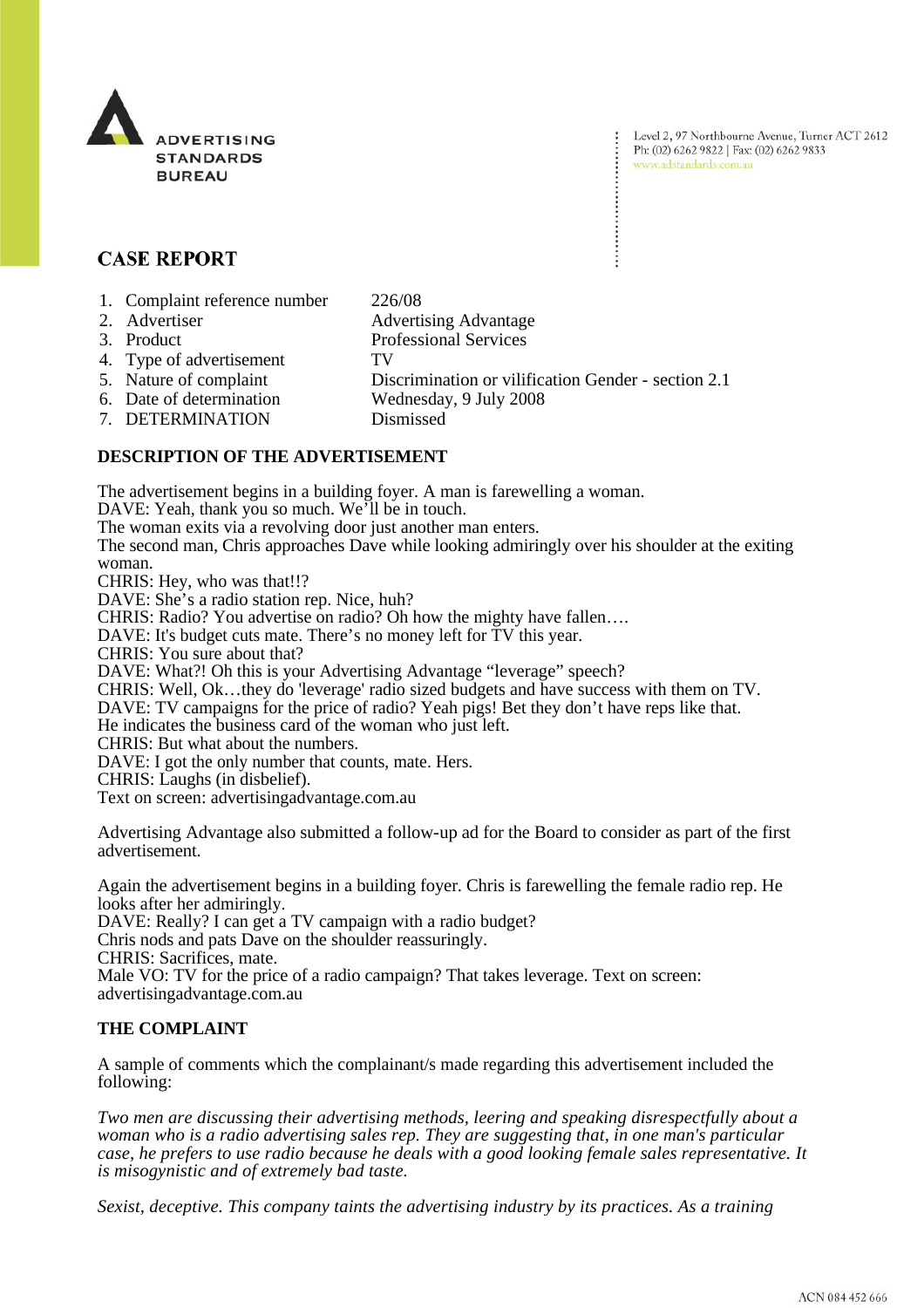*practitioner in this industry I strongly object to these tactics and the use of the term 'leverage' in their advertising. This is a common industry term and for them to suggest that this is an intellectual property is misleading and deceptive to the extreme.*

#### **THE ADVERTISER'S RESPONSE**

Comments which the advertiser made in response to the complaint/s regarding this advertisement included the following:

*Advertising Advantage do not consider the advertisement has breached the AANA Code Of Ethics, section 2.1, and believe it complies with the section "Advertising should not portray people or depict material in a way which discriminates against or vilifies a person or section of the community on account of race, ethnicity, nationality, sex, age, sexual preference, religion, disability or political belief."*

*We take our responsibilities as an advertiser very seriously and as an agency and advertiser are committed to maintaining community standards.*

*It is no way our intention to be derogatory and discriminatory to any section of the community.*

*This advertisement is part of a comic series of executions juxtaposing two different marketing types. One who has shallow and selfish motivations, the other more pragmatic and reasonable in his approach.*

*The particular execution in question came to life from the insight that many advertisers do not know they can afford TV advertising with a radio sized budget.*

*This execution was subsequently tested with our target market and generated a positive outtake, and was seen in the light it was intended - as a light hearted and humorous portrayal of an exchange between two marketing types.*

*It is a comic dramatic presentation of an exchange between three characters where one is attracted to another, which has clouded his commercial judgment. This behaviour is portrayed as shallow and selfish and is seen in a negative light and the commercial makes light of his shallowness.*

*We would argue that there is neither portrayal of discrimination nor vilification of women in this advertisement.*

*We would argue that there is the intentional light hearted portrayal of shallow and selfish behaviour which is cast in a negative light for comic effect.*

*We would strongly argue that the one character's attraction to the female character does not in itself constitute vilification, and that the majority of the advertisement is spent looking at that characters behaviour in a critical light.*

*We would note that it is not our intention, nor the out take of our test audience that the advertisement portrays women in a discriminatory or demeaning manner.*

*We would note that the advertisement contains no sexual references or comments that could be deemed discriminatory or offensive to either sex.* 

*I relation to the specific complaint made that refers to "two men leering and speaking disrespectfully about a woman" and "It is misogynistic and of extremely bad taste." We strongly reject this on the basis that no party is spoken of disrespectfully and in no part of the advertisement is there a portrayal of any hatred or prejudice toward either sex. If anyone could be said to be characterized negatively it is the shallow male character.*

*One complaint describes the advertisement as "two guys talking about how one guy could get laid by buying advertising from a female advertising representative" where their reason for concern is that the advertisement is "sexist and deceptive".*

*We would note that there are no sexual references in the commercial, there is nothing which demeans either sex and the ad makes no representations about sex in return for advertising.*